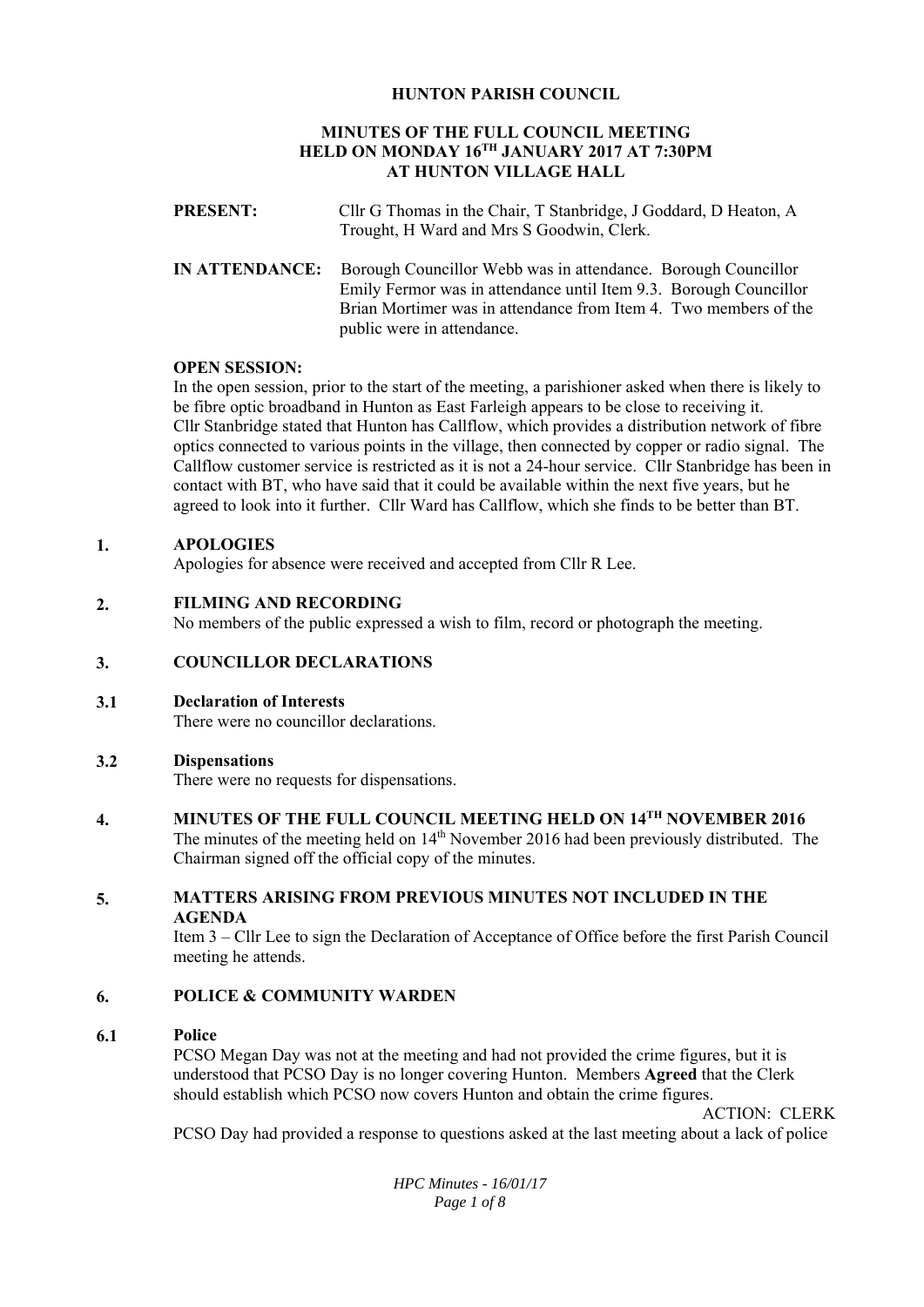action concerning two road traffic accidents:

Lorry which hit the school barrier – the information passed on to the police was that the lorry had hit the barrier due to parked cars and a request was made for a PCSO and Warden to attend for advice about parking restrictions. As the call came through in this manner, it was downgraded and not seen as immediate, therefore no police officers attended.

Two parked cars written off on West Street – there were no injuries, so this was seen as a civil case. As the driver causing the accident exchanged his insurance details and there was no proof he was speeding, there was no further police action to take although the PCSO agreed he should have had some form of warning.

#### **6.2 Community Warden**

Adam McKinley was unable to attend the meeting, but had circulated an email on Friends Against Scams; the information will be included in the Hunton Herald.

#### **6.3 Huntonwatch**

Steve Wyles of Huntonwatch has provided the following update:

The Huntonwatch team has continued to pass information to its Members as and when it is received from the police. There was an increase in the number of scams in the run up to Christmas and as the cold weather finally arrives, heating oil becomes a likely target for thieves. There have been three cases where Huntonwatch has been able to help with animals in the area. Two golden retrievers have been reunited with their owner and an escaped horse has been returned to its paddock. Sadly, the owner of a dead cat (possibly victim of a road accident) could not be traced and the cat has now been laid to rest.

Huntonwatch has agreed to help with the parking at a large wedding in the summer and will be looking to re-establish a network of 4x4 vehicle owners to help out should snow or flooding become an issue this winter.

Huntonwatch has supplies of Smartwater to refresh the solar panels on the Village Hall roof. Members **Agreed** that Mike Summersgill should be contacted concerning the Smartwater application. ACTION: CLERK

## **7. LOCAL COMMUNITY**

## **7.1 King George V Playing Field**

Simon Taylor, Chairman of the King George V Playing Committee, reported on the last meeting held on 11th January:

Two monthly MBC health and safety reports refer to the loose board on the multiplay platform and the top of the steps being very loose, both will be looked into. A loose trim trail post appears to have righted itself. All comments are low risk/satisfactory.

Multiplay equipment at Playspaces in Laddingford costs £4,942 plus VAT and installation, compared to a quote of £14,500 from Playdale. A team swing costs £1,300. Funding from KCPFA, Tesco Bags for Help and Fields in Trust are to be considered further and financial assistance may be requested from the Parish Council.

There will be £4,622 remaining in funds after the invoices have been paid at this meeting. RIP Cleaning Services is to be employed as the new bin emptying contractor as their annual cost is £546, compared to the £1,947 cost of MBC. Landscape Services has quoted £814 to cut the field 16 times in 2017, but the Committee agreed that the number of cuts should be increased to 20. The Committee would like to ask the Parish Council for a small increase in the annual contribution for 2017/18, from £5,800 to £6,000.

The new bank account will be open before the financial year end, when all funds held by the Parish Council on behalf of the Committee can be transferred.

Following the Village Hall 'rave' event in October, the terms and conditions have been reviewed to include extra paragraphs specifically concerning use of the recreation ground.

A recent inspection of the Football Club changing rooms by parish councillors found the structure to be safe, although some remedial work could be carried out. The Football Club will

> *HPC Minutes - 16/01/17 Page 2 of 8*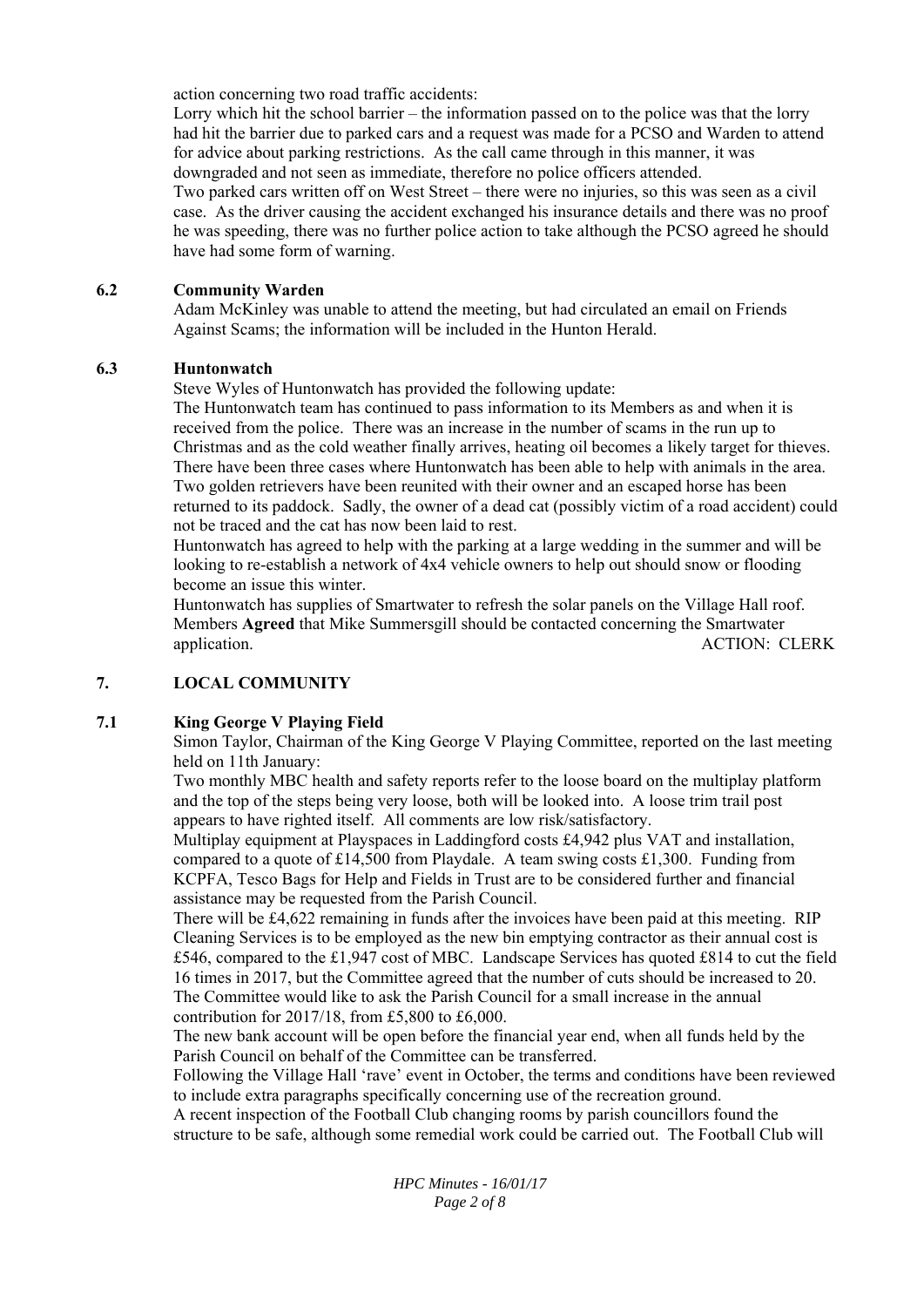need to send a representative to the Committee meetings if they wish to progress this. Cllr Thomas suggested that the hedge should be cut back as it obscures one of the bins near the play area. ACTION: CLERK

## **7.2 Hunton Village Hall Committee**

Cllr Trought reported that a meeting was held on 22<sup>nd</sup> November. The event referred to in Item 7.1 above was discussed and Kathy Reid was tasked with amending the paperwork to clarify the terms and conditions for hirers, so input from the Playing Field Committee will be useful. The number of weddings has been capped at 15 in 2017 and there are a set number of community events.

Entertainment events are not being supported as well as hoped, so the Committee needs to ensure the right kind of entertainment is commissioned and fully publicised. The number of entertainment events will be reduced to four in 2017. An article was placed in the Hunton Herald in November asking for feedback on the sort of entertainment preferred, but there has been little response so far.

The Christmas Market was well attended

Roman blinds will be purchased to replace the old curtains.

## **7.3 Hunton Primary School**

Cllr Trought reported that the current Headteacher will be leaving at the beginning of April and one of the two male teachers at the school is acting as Headteacher for the moment. It is hoped that a good rapport can be re-established with the school in spring and issues such as parking can be tackled.

Cllr Trought also provided an update on Hunton Village Club. The Club is currently fundraising for a kitchen, which will cost  $£15,000$ . The constitution was changed some time ago to allow non-members to attend Pop-up shops, lunches, etc and allow the Club to become more of a community centre. Better kitchen facilities are required to support this.

Phil Nicholls would like to stand down as Chairman of the Club, but has agreed to stay on for another six months.

Members **Agreed** that the Hunton Village Club should become a standing item on the agenda. ACTION: CLERK

Ann Sawtell is standing down from running the Christmas Market. The parishioners who run the Pop-up shops are likely to take over and a new resident of the village is keen to be involved.

#### **7.4 Tree & Pond Warden**

The Tree & Pond Warden, Mike Summersgill, was unable to attend the meeting. Quotations were sought from four contractors to undertake the remedial work on the 8 trees identified in the Visual Tree Assessment.

Members **Agreed** that Tregoning's Trees should be selected as the contractor based on price and previous good work.

#### **8. COUNTY & BOROUGH COUNCILLORS**

#### **8.1 County Councillor**

County Cllr Stockell was unable to attend the meeting.

#### **8.2 Borough Councillors**

Borough Cllr Webb:

Borough Cllr Webb stated that Berry Gardens has submitted a planning application (not validated or on the MBC website yet) to construct a building on the opposite side of the road from its current location on Redwall Lane in Linton. There is likely to be an increase in traffic if the development is approved, which could affect Hunton. The development will create 500 extra jobs. Members noted that a total of 900 staff would work on the site which is of concern as some will access the site from the Hunton end of Redwall Lane. A traffic expert at an exhibition

> *HPC Minutes - 16/01/17 Page 3 of 8*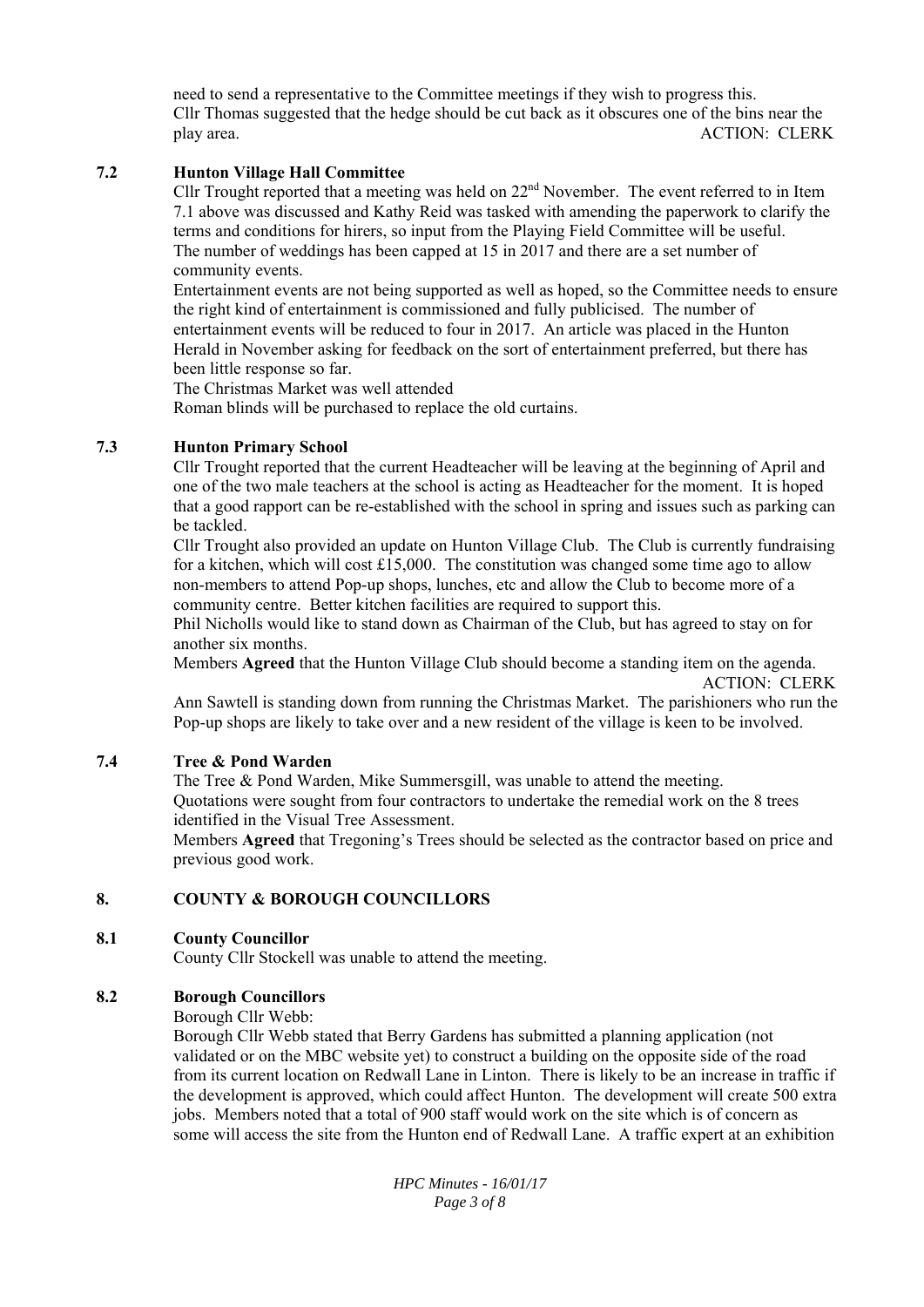of the planned development stated that workers will come in from the Staplehurst road. There are plans to change the junction to make it safer, but if there are any problems there are three routes: Vanity Lane, Westerhill Road and Hunton Hill. Borough Cllr Fermor:

Borough Cllr Fermor reported that the Medium Term Financial Strategy had been agreed by the Policy & Resources Committee on 3<sup>rd</sup> January. Individual service committees will consider the budget proposals. There have been concerns over the Parish Services Scheme (PSS) and Local Council Tax Support (LCTS) as the LCTS will not be passed on to parishes and, although the overall total of the PSS has not reduced, some individual parishes will receive less than last year. Mark Green, the Director of Finance & Business Improvement, will issue a breakdown and explanation of the PSS, but borough councillors should be notified if parishes are unhappy with the position.

Borough Cllr Mortimer:

Borough Cllr Mortimer informed Members that the Parish Liaison Officer post at MBC has been deleted and will not be replaced. Borough councillors Rob Bird and Dan Daley are disappointed that the police are not policing HGV use of East Farleigh and Yalding bridges. The police are looking to give more powers to PCSOs, so hopefully this will change in future. Cllr Mortimer asked that the Wilsons Yard planning application be considered by Planning Committee. KCC Highways made no objection to it, so if the application ends up at appeal, the Parish Council/ neighbours would not be able to object on highways issues as KCC did not object initially. Regarding Amsbury Farm, as land is being leased away from the farm, Mr Baxter may need planning permission as he is importing fruit from land he does not own. The concreted area of the farm may need planning permission.

An Enforcement Officer has left MBC Planning and another is off sick. The Conservation Officer, Mike Parkinson, has retired. His replacement is to start soon, working Mondays and Fridays.

The interim report has been issued by the Planning Inspector on the Draft Local Plan, which reflects quite positively on MBC.

## **9. PARISH COUNCILLORS**

#### **9.1 Liaison with External Bodies**

Cllr Thomas has been attending the Draft Local Plan panels. In the interim report, the Planning Inspector has, unusually, dropped the housing target by 900 and taken out a number of individual sites. The Lenham target has reduced from 1,500 houses to 1,000. In Langley there are five sites on the same area, with all traffic using the A274. KCC has written a very strongly worded letter regarding the traffic issues relating to those developments. There is also an issue of air quality as some junctions already have higher levels of air pollution than EU standards require before the developments take place. All objectors to the Draft Local Plan were parishes. The intermediate report does not provide any information on gypsy sites (including The Chances). Borough Cllr Mortimer felt that the amount of housing could have been reduced by more than 900, based on the total number planned. MBC monitors air quality, but KCC has to deal with it.

## **9.2 Footpaths and Ditches**

The owner of the land south of Lughorse Lane is still against the idea of having a permissive footpath on her land. Members agreed that the permissive footpath should be shelved for now. Cllr Heaton advised that a footbridge over the River Beult on Water Lane is to be replaced in the summer, funded by KCC PROW.

A resident had contacted Cllr Heaton regarding the difficulty of getting large dogs through stiles on footpaths and some stiles are in a bad state of repair. There is nothing in the legislation which requires stiles to be dog friendly, but PROW is encouraging landowners to replace stiles with kissing gates and can supply them at a cost of £25.

PROW is monitoring the footpath through Amsbury Farm.

*HPC Minutes - 16/01/17 Page 4 of 8*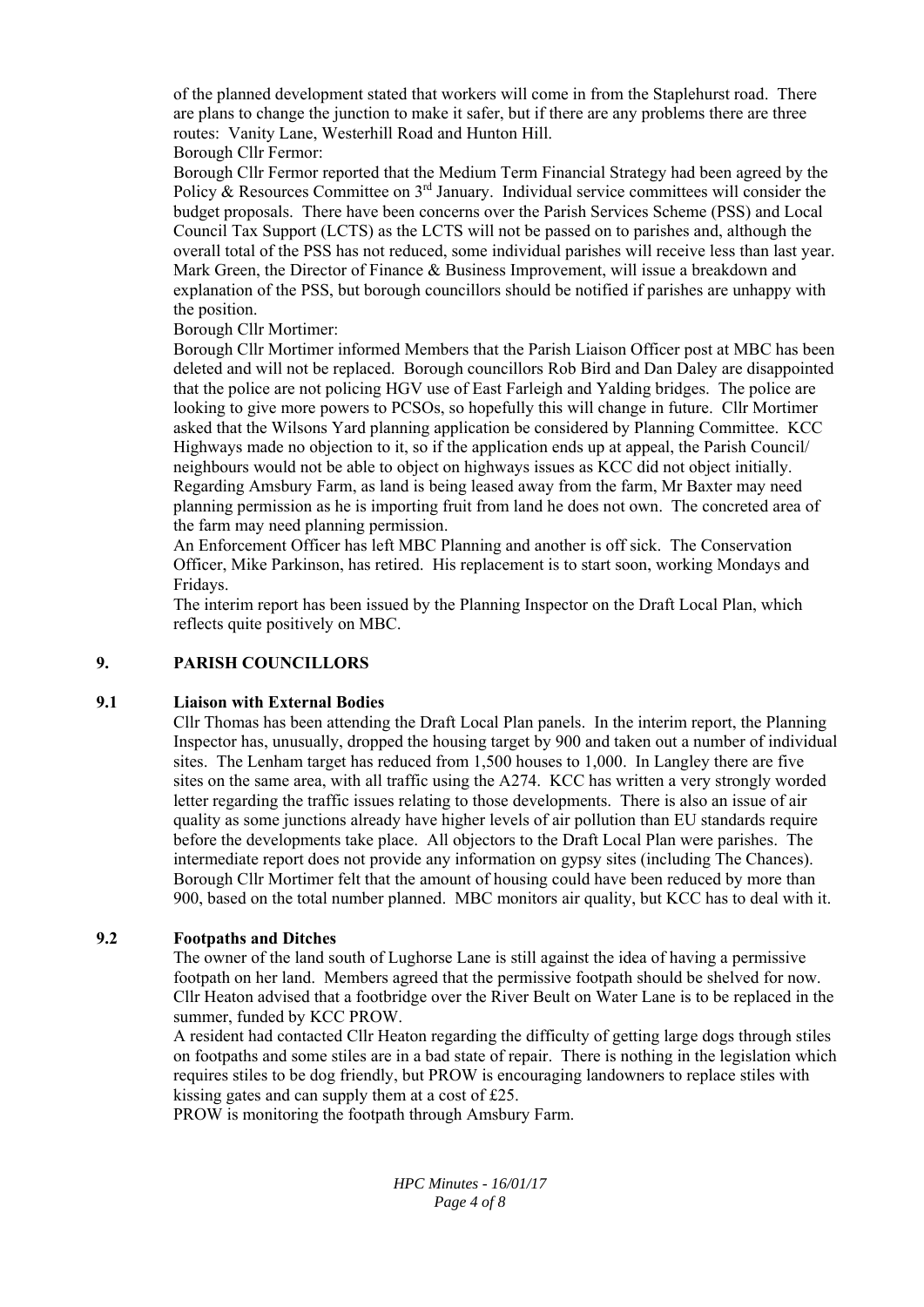## **9.3 Highways**

## **9.3.1 Update**

Cllr Goddard reported that a dished channel will be installed outside the school and is on a list of jobs affirmed by Claire Chewter of KCC Highways.

Cllr Goddard would like to move the 7.5T sign at the bottom of Hunton Hill to the outside of Amsbury Farm to progress the HGV corridor down Hunton Hill to Amsbury Farm. The cost is £2,000, which KCC cannot fund. If the Parish Council is prepared to fund it, a Third Party Traffic Order Request form needs to be completed and the work could possibly be carried out by a non-KCC contractor to save money. Members **Agreed** that Cllr Goddard should complete the form and establish whether someone other than a KCC contractor can be used.

ACTION: CLLR GODDARD

Borough Cllr Mortimer advised that the order could take some time and suggested speaking to County Cllr Stockell to request funding from her devolved budget.

It will not be possible to use pillows as a method of traffic calming outside the school as there is no evidence of casualty reduction; the record outside the school is good compared to the rest of the county. Cllr Mortimer suggested asking for s106 money from nearby developments (such as Berry Gardens) to improve road safety, as the resulting increased traffic will pass through Hunton.

The resurfacing of Hunton Hill, using micro surfacing, is on the KCC Highways shortlist, but funds will not be available until the next financial year.

The Lorrywatch signs and high-vis jackets are to be collected shortly.

Cllr Goddard has fixed the potholes in Grove Lane at a cost of £350. KCC PROW provided £100 towards the cost and residents of Grove Lane also contributed.

#### **9.3.2 Amy TESC Services**

Parishes have been informed by Kent Highways that they can access Amy TESC Services by submitting a letter in a prescribed format. This will enable parishes to access KCC costs without the need for individual contracts. Members **Agreed** that the Parish Council should participate and Cllr Thomas signed the letter.

#### **9.4 Speedwatch**

Cllr Ward reported that the Speedwatch team has been out twice since the last meeting in November. Monitoring was carried out for an hour at lunch time on 5<sup>th</sup> December, when one vehicle was recorded travelling at 55mph and several at over 40mph. Due to the number of parked cars, the session on  $15^{th}$  December had to be stopped (although parked cars do provide effective traffic calming). One vehicle was travelling at 35mph. No sessions are currently planned. Speedwatch and Lorrywatch could be combined and there is a possibility that traffic could be monitored on East Street in future if there is a Lorrywatch site in that area.

## **9.5 Hunton Parish Plan/Neighbourhood Plan**

Cllr Trought reported that Hunton Parish Plan meetings now take place twice a year, compared to five times previously, as projects are embedded.

The Neighbourhood Plan is on hold as some members of the team have stood down. The next Parish Plan Steering Committee meeting is on 8<sup>th</sup> March; a separate meeting will be necessary to discuss the Neighbourhood Plan. Members agreed that a consultant is likely to be required for the next stage of the Neighbourhood Plan, for which grant funding is available. Borough Cllr Mortimer advised that it may be worth keeping the Neighbourhood Plan on hold as no development is shown for Hunton in the Draft Local Plan.

## **9.6 Communication & Events**

Cllr Trought reported that there had been many events leading up to Christmas – some well attended, others not so. Consideration needs to be given to the number and type of events and a process of selection used to ensure that those not well attended are not organised again.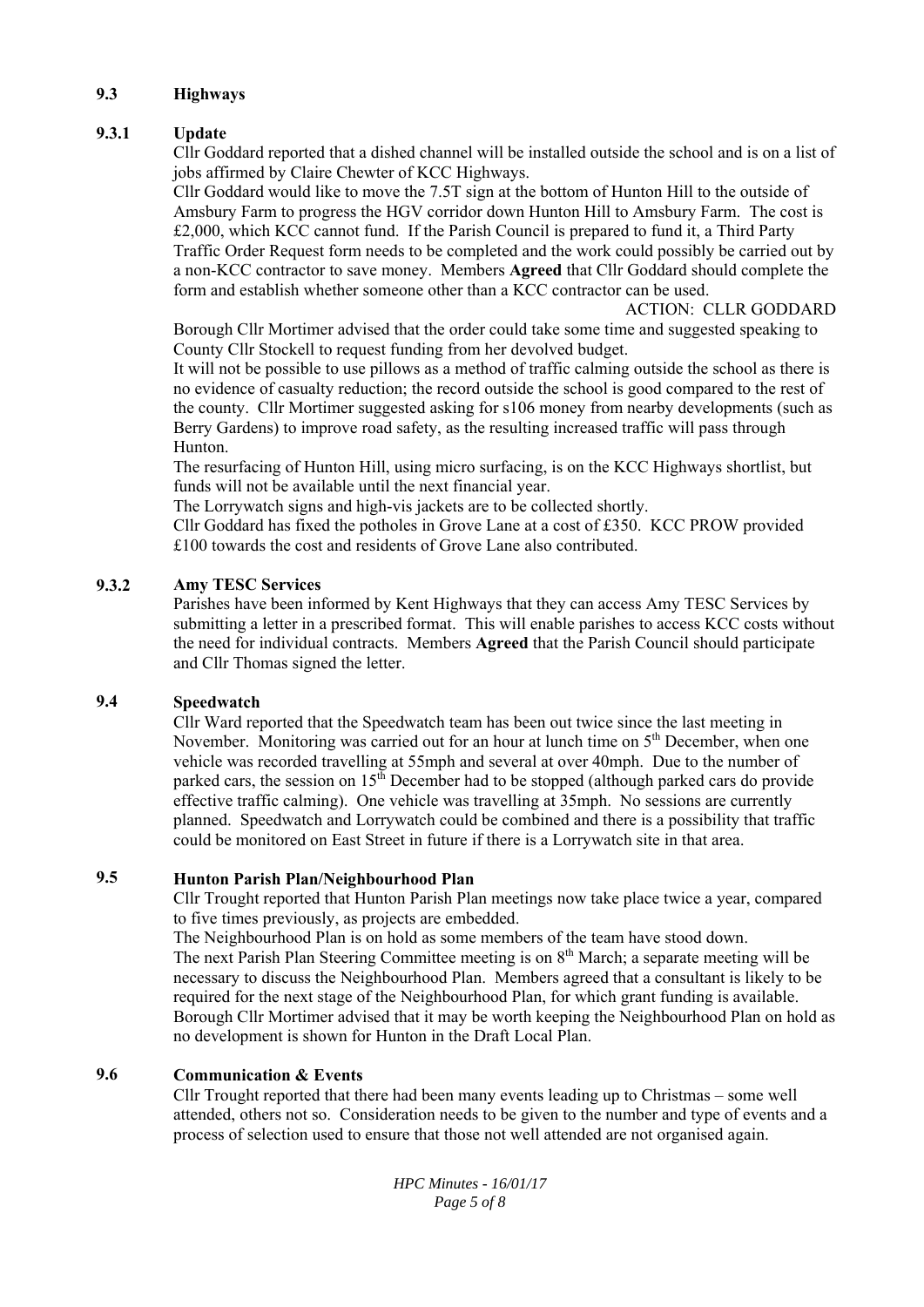It was noted that a small number of people in the village volunteer for a lot of activities. Cllr Ward suggested the possibility of the Parish Council running surgeries when Pop-up shops are held, manned by a couple of parish councillors. Members **Agreed** that this would be a good idea and Borough Cllr Mortimer said he would also be happy to attend.

ACTION: CLLR WARD

#### **9.7 Planning Issues and Consultations**

All issues have already been covered during the meeting.

#### **9.8 Utilities**

Cllr Stanbridge felt that pressure should continue to be applied to South East Water regarding the water main on Hunton Hill and **Agreed** to draft a letter. ACTION: CLLR STANBRIDGE Cllr Stanbridge **Agreed** to take up the broadband issues discussed during the Open Session.

ACTION: CLLR STANBRIDGE

#### **10. OTHER PARISH MATTERS**

#### **10.1 Flooding**

Cllr Thomas reported that the next meeting of the Joint Parishes Flood Group (Yalding, Collier Street, East Farleigh, Hunton, Nettlestead, Marden and Barming) is due to take place on  $19<sup>th</sup>$ January, which he will attend with Cllr Heaton. Despite the amount of discussion, nothing much is getting done. There is no chance of getting a flood storage area on the River Beult, although there is the possibility of one or two on the River Teise. There is talk of raising the Leigh barrier by ½ metre.

Borough Cllr Mortimer stated that extra storage will not help Hunton and other options need to be considered. Cllr Heaton noted that MBC has commissioned a consultant to look at the Environment Agency's report. Their main consideration is the Teise scheme.

The EA is focussed on individual house resilience, but this will not be enough to protect some properties. It is necessary to either stop the water coming or clear the water ways so water can flow through. The EA has done nothing since 2013.

#### **10.2 Bus Shelter**

A Hunton resident has asked the Parish Council to consider installing a bus shelter outside the Village Club and has submitted some ideas.

Members discussed the necessity for the bus shelter as well as the location, as the bus stop is situated a little way along from the Club. Consideration could be given to moving the bus stop. Members **Agreed** that the Village Club Committee should be consulted.

ACTION: CLLR TROUGHT

#### **10.3 CCTV**

Steve Wyles has proposed that Huntonwatch takes over responsibility for the CCTV, including the review of CCTV footage when incidents occur. Members **Agreed** that this would make sense and Steve will be asked for an estimate of any associated costs. ACTION: CLERK

#### **10.4 Training & Development**

The KALC Executive Committee strongly encourages all Councils to invest in learning and development for both members and officers and to introduce a training budget, policy and plan. The Parish Council has a budget of £300 for 2016/17, but no specific policy or plan. Cllr Ward reported that she had attended a KALC Dynamic Councillors course recently which was nearly 4 hours long. The course is designed for new parish councillors or those requiring a refresher course and covered parish councillor duties, roles and legislation. The course felt rushed as there is a lot to cover and raised more questions than it answered. Cllr Ward has given the pack to Cllr Lee so he can decide whether to attend.

Cllr Heaton attended a KALC Emergency Planning & Resilience conference on 14th December and will report on it at the next meeting.

Cllr Trought and Cllr Ward will be attending a KALC Communication & Social Media conference on 14<sup>th</sup> January.

> *HPC Minutes - 16/01/17 Page 6 of 8*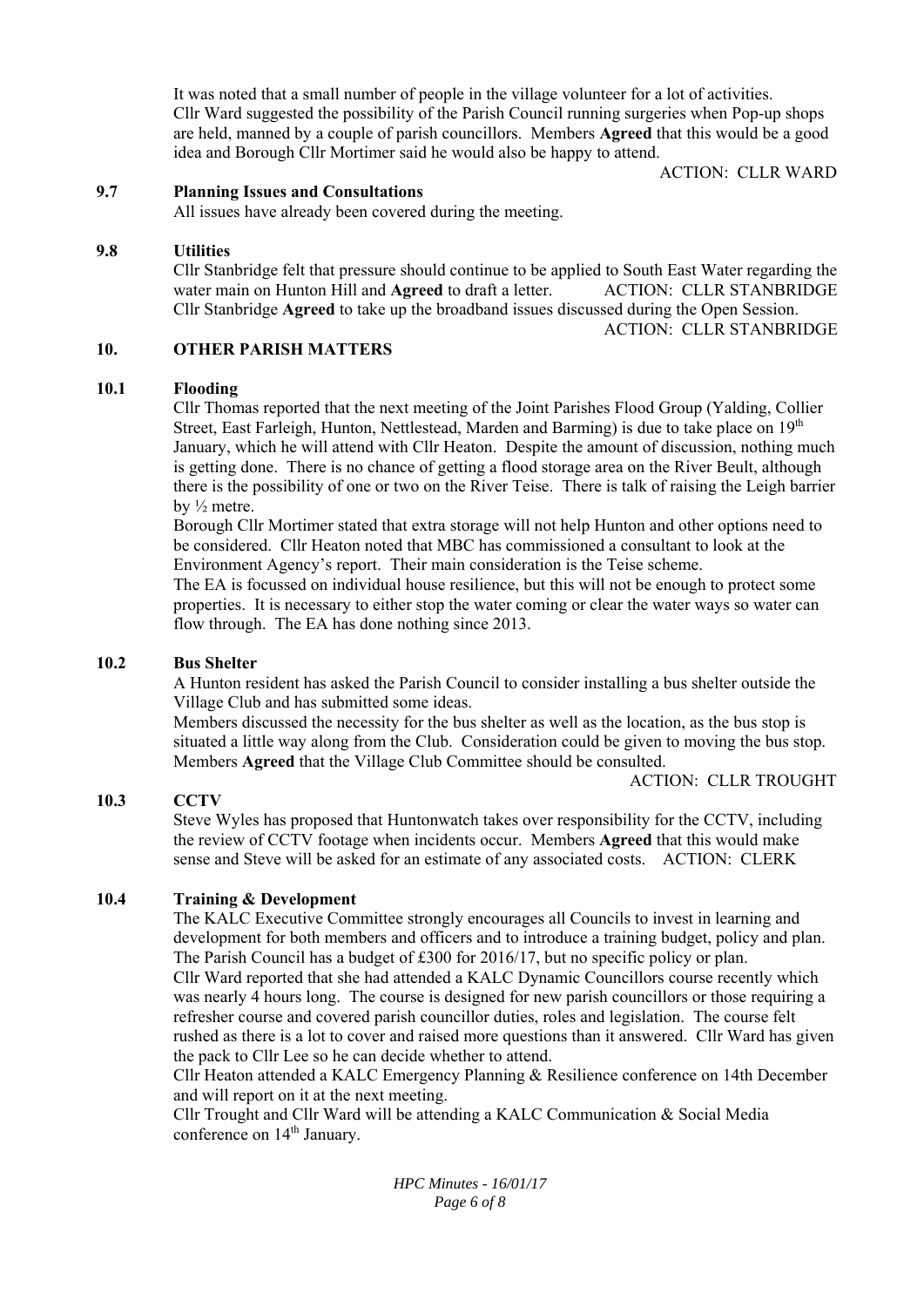## **10.5 Battle's Over – A Nation's Tribute**

A letter has been received from the Pageantmaster regarding the 'Battle's Over – A Nation's Tribute' event which is being organised to commemorate the 100<sup>th</sup> Anniversary of the end of World War I. 1000 Beacons of Light will be lit at 7pm on 11<sup>th</sup> November 2018 and will represent "the light of hope". Members **Agreed** that they are interested in being involved in the event and will give it more thought. ACTION: ALL CLLRS

## **10.6 Clerk's Report**

The Clerk had nothing to report.

## **11. FINANCE**

## **11.1 Budget Monitoring Report**

The Budget Monitoring Report to 31st December 2016 was **Noted**.

## **11.2 Income Received**

Members **Noted** that no income had been received since the last meeting. Cllr Trought reviewed and signed the bank reconciliation.

## **11.3 Payments Made**

Members **Approved** the following payments made since the last meeting:

| $SO -$ Sharon Goodwin – Salary & office allowance – November | £431.61 |
|--------------------------------------------------------------|---------|
| $300174 - Cllr$ Thomas – Chairman's Allowance                | £42.83  |
| 300175 – Hunton Village Club – Chairman's Allowance          | £122.75 |
| Unity Trust Bank – Service charges                           | £18.00  |
| $SO -$ Sharon Goodwin – Salary & office allowance – December | £431.61 |

## **11.4 Cheques for Signature**

Members **Agreed** that the following payments be approved and the cheques were signed by Cllrs Trought and Stanbridge:

| $300201$ – South East Water – Cricket pitch water charges (KGV)                            | £245.63  |
|--------------------------------------------------------------------------------------------|----------|
| $300202$ – Commercial Services Trading Ltd – Second half grounds maintenance (KGV) £658.62 |          |
| $300203 - E. ON - Street lighting electricity$                                             | £9.60    |
| 300204 – Darren Hood (Silva Arboriculture) – Visual Tree Assessment                        | £395.00  |
| $300205$ – Fields In Trust – Annual membership subscription                                | £50.00   |
| 300206 - KALC – Emergency Planning & Resilience Conference                                 | £36.00   |
| $300207 - ACRK - Annual membership$ subscription                                           | £50.00   |
| 300208 - Sharon Goodwin - Travel expenses/postage/stationery/Chairman's Allowance          |          |
| (reimbursement)                                                                            | f.174.29 |

## **11.5 Yalding Parish Playscheme 2017**

Members considered a request from Yalding Parish Council for a small donation towards the 2017 Playscheme. Eight children from Hunton attended the 2016 Playscheme. Members **Agreed** that a contribution of £100 should be made under s137 expenditure. Cheque 300209 was written and signed by Cllrs Trought and Stanbridge. ACTION: CLERK

## **11.6 2017/18 Budget and Parish Precept**

Members **Agreed** that this item should be deferred to an Extraordinary meeting to be held on  $26<sup>th</sup>$  January.